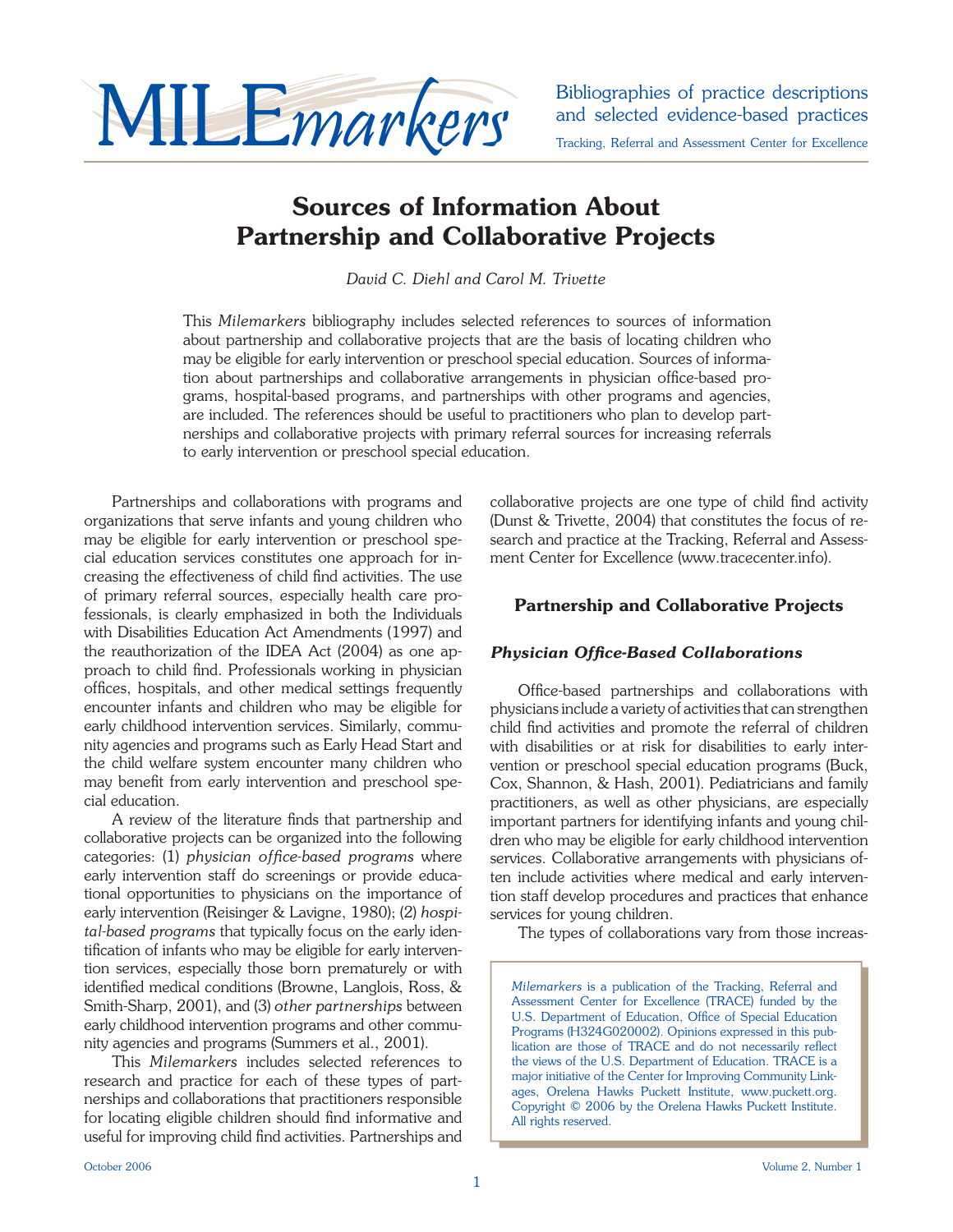ing referral communication to the joint development of an intervention program including screening, to those focusing on eligibility determination and service provision in pediatric settings (Reisinger & Lavigne, 1980). PEDI-Link (2005) identified two collaborative models between pediatric health care providers and early intervention specialists that are likely to increase referrals to early intervention. One model focused on joint developmental screenings and the second model focused on improved developmental assessments that enhance further referral when appropriate.

 The resources in this section of the bibliography provide information on partnerships with physicians, and materials and presentations to support physicians as part of child find activities.

- Buck, D. M., Cox, A. W., Shannon, P., & Hash, K. (2001). Building collaboration among physicians and other early intervention providers: Practices that work. *Infants and Young Children, 13*(4), 11-20.
- PEDI-Link. (2005). *PEDI-Link web site.* Retrieved on June 26, 2005, from http://www.uvm.edu/ %7Ecdci/pedilinks/homepageframea.htm.
- Project Seek. (n.d.). *A user's guide to early intervention services: Seminar I. Realistic strategies to identify children eligible for early intervention services in primary care practice.* Retrieved on June 26, 2005, from http://www.seek.hawaii.edu/Presentations/ presentation.htm.
- Project Seek. (n.d.). *A user's guide to early intervention services: Seminar II. Simple ways to ensure children get needed early intervention services.* Retrieved on June 26, 2005, from http://www.seek. hawaii.edu/Presentations/presentation.htm.
- Reisinger, J. J., & Lavigne, J. V. (1980). An early intervention model for pediatric settings. *Professional Psychology: Research and Practice, 11,* 582-590.
- Shapiro, B. J., & Derrington, T. (2003, November). *Improving identification of babies with special needs: Working both sides of the public/private divide.*  Presentation at the Association of University Centers on Disabilities Annual Meeting, Bethesda, MD, November 11, 2003. Retrieved on June 26, 2005, from http://www.seek.hawaii.edu/Presentations/ presentation.htm.
- Shapiro, B., Derrington, T., & Smith, B. (2003). Educating the health community: Selling early intervention to primary care physicians. *California Journal of Health Promotion, 1,* 105-124.
- Solomon, R., Clougherty, S. L., Shaffer, D., Hofkosh, D., & Edwards, M. (1994). Community-based developmental assessment sites: A new model for pediatric "child-find" activities. *Infants and Young Children, 7*(2), 67-71.

## *Hospital-Based Collaborations*

 Hospital-based collaborations and partnerships focus on fostering mutual cooperation between hospital- and community-based programs to identify children who might be eligible for early intervention or preschool special education services and on facilitating a transition from hospital care to home- and community-based service provision (Boone, Freund, Barlow, Van Ark, & Wilson, 2004). Hospitals are natural partners for developing collaboration with early intervention programs because infants and children who are at risk for developmental disabilities or delays often receive intensive care in hospitals at birth or early in life. For example, children who are born prematurely or who have identified special health care needs are more likely to need early intervention services. Hussey-Gardner and his colleagues (2002) described a model where health care partners work with early intervention staff to identify and serve infants who are eligible for early intervention services. Infants identified in the neonatal intensive care unit as being in need of services are referred directly to early intervention staff at the hospital, where identification and enrollment occur quickly while the infant is in the hospital. In many cases, this collaboration results in enrollment in a single day. This model maximizes the likelihood of identifying at-risk infants very early in their lives, streamlines entry into the early intervention system, reduces duplications of evaluations, and speeds up the delivery of services to families.

 Partnerships between hospitals and early intervention programs frequently take place in the context of developmentally based care and family-centered practice, and desire to embrace a comprehensive, cross-disciplinary approach to working with young infants, their families, and community partners (Boone et al., 2004; Miller, Mutton, & Williams, 1993). Pre-service training of early intervention practitioners by NICU nurses is another means of establishing communication and encouraging partnership between hospital staff and early intervention practitioners (Miller et al., 1993). The resources in this section of the bibliography provide information on collaboration with hospital-based programs that should be helpful in developing partnerships with and referrals to community-based early intervention programs.

- Boone, H. A., Freund, P. J., Barlow, J. H., Van Ark, G. G., & Wilson, T. K. (2004). Community Pathways: Hospital-based services that individualize supports for families and children. *Young Exceptional Children, 7*(2), 10-19.
- Browne, J. V., Langlois, A., Ross, E. S., & Smith-Sharp, S. (2001). Beginnings: An interim individualized family service plan for use in the intensive care nursery. *Infants and Young Children, 14*(2), 19-30.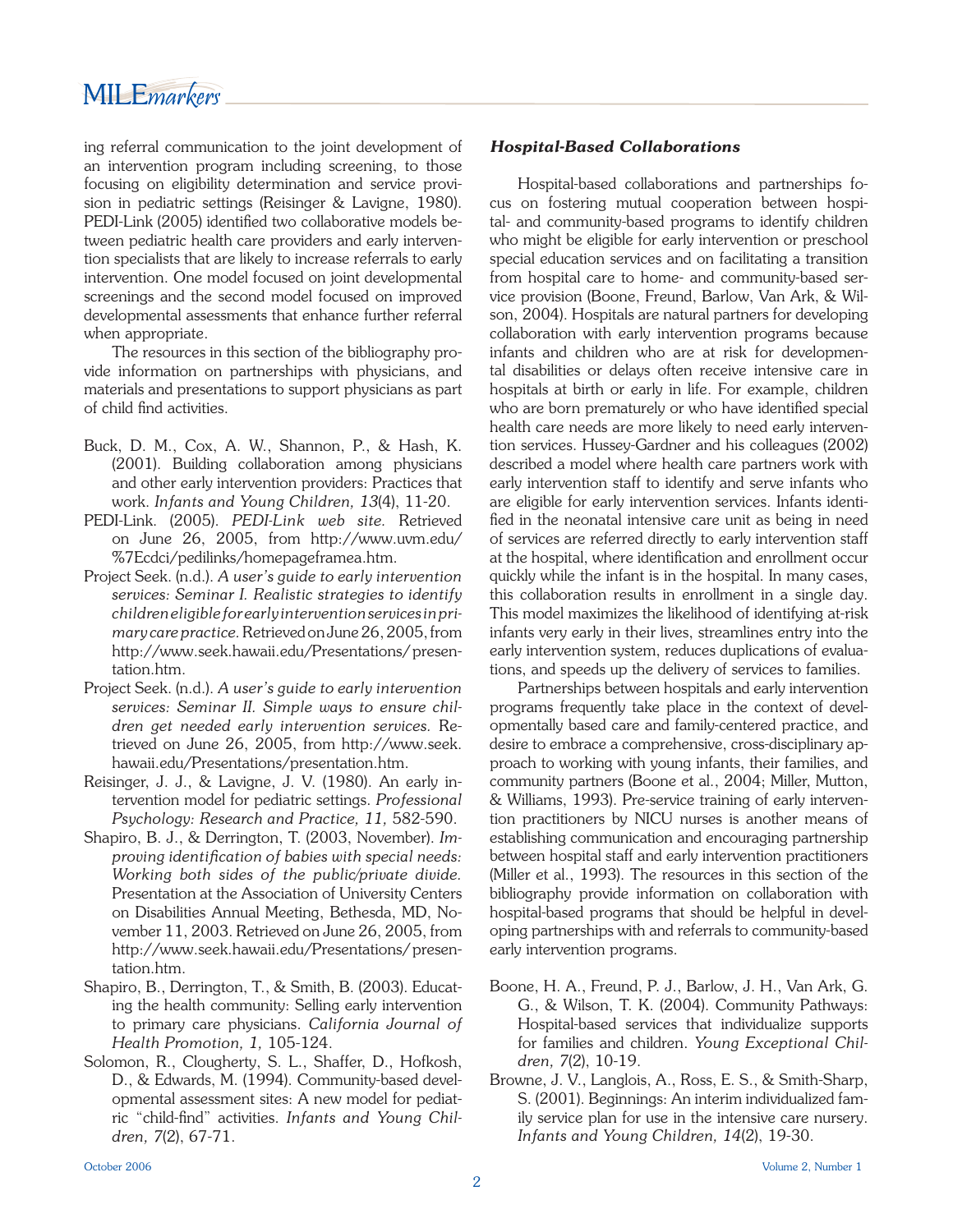# MILE*markers*

- Hadden, D. S. (2000). The long anticipated day: Strategies for success when a premature infant comes home from the neonatal intensive care unit. *Young Exceptional Children, 3*(2), 21-26.
- Hussey-Gardner, B., McNinch, A., Anastasi, J. M., & Miller, M. (2002). Early intervention best practice: Collaboration among an NICU, an early intervention program, and an NICU follow-up program. *Neonatal Network: The Journal of Neonatal Nursing, 21*(3), 15-22.
- Miller, M., Mutton, C., & Williams, B. F. (1993). Collaborative experiences for NICU and early childhood education personnel. *Neonatal Network, 12*(7), 37-42.

### *Community-Based Collaborations*

 Early childhood intervention programs can also create a variety of collaborative arrangements with community programs and agencies for child find purposes. These types of partnerships and collaborative initiatives are often established with community-based programs where early intervention or preschool special education staff conduct screenings or provide services to infants, toddlers, and preschoolers. Early Head Start and Part C programs, for example, often work closely together on the delivery of services to young children with disabilities (Johnson et al., 2004; O'Hare & Printz, 2003; Peterson et al., 2004; Summers et al., 2001).

 Summers and her colleagues (2001) examined collaboration between six Early Head Start programs and their corresponding Part C agencies in five states. Areas of collaboration focused on joint screenings at events such as community health fairs. These opportunities streamline the referral process and enhance program knowledge among professionals. Other collaboration efforts included the acceptance and use of each others' assessment forms and evaluation information so that the burden on families is reduced.

 In addition to Early Head Start, staff in other programs, especially in the child welfare system, are showing increased interest in collaboration regarding early intervention. Because many children in the child welfare system are at risk for poor developmental outcomes, partnerships with the child welfare programs have become increasingly important (Robinson & Rosenberg, 2004). Strategies for developing community level collaboration efforts between child welfare and Part C are described by Robinson, Rosenburg, Teel and Stainback-Tracy (2003). These partnerships can increase joint trainings between child welfare and Part C practitioners to increase knowledge that will lead to referrals and increase enrollment of eligible infants into Part C. This type of collaboration will increase attention to the special needs of children within the child welfare system.

The resources in this section of the bibliography

focus on the creation of formal relationships between early intervention and other programs and agencies in the community as well as training and capacity-building approaches that are designed to maximize the ability of community-based programs to identify and refer children who are eligible for early childhood intervention. The references in this section of the bibliography focus on the partnership with Head Start and child welfare agencies and information on building partnerships that apply to other community groups such as homeless shelters providing care to families who are raising children at risk for poor outcomes.

- Johnson, S., Marlow, N., Wolke, D., Davidson, L., Marston, L., O'Hare, A., Peacock, J., & Schulte, J. (2004). Validation of a parent report measure of cognitive development in very preterm infants. *Development Medicine and Child Neurology, 46,* 389-397.
- Long, T. M. (2001). *Serving children with disabilities: Handbooks for child welfare workers.* Georgetown University Child Development Center, Center for Child Health and Mental Health Policy. Retrieved June 26, 2006, from http://gucchd.georgetown.edu/topics/spe cial\_health\_needs/object\_view.html?objectID-  $=2597.$
- O'Hare, M. C., & Printz, P. H. (2003). *Collaboration in New Hampshire: A look at service integration between Early Head Start and family-centered early supports and services.* Newton, MA: Education Development Center.
- Peterson, C. A., Wall, S., Raikes, H. A., Kisker, E. E., Swanson, M. E., Jerald, J., Atwater, J. B., & Qiao, W. (2004). Early Head Start: Identifying and serving children with disabilities. *Topics in Early Childhood Special Education, 24,* 76-88.
- Robinson, C., Rosenberg, S. A., Teel, M. K., & Stainback-Tracy, K. (2001). *Interagency collaboration: A guidebook for child welfare & Part C (U.S. DOE Project #CFDA 84.324T).* Denver: University of Colorado Health Sciences Center, JFK Partners.
- Robinson, C. C., & Rosenberg, S. A. (2004). Child welfare referrals to Part C. *Journal of Early Intervention, 26,* 284-291.
- Summers, J. A., Steeples, T., Peterson, C., Naig, L., McBride, S., Wall, S., Liebow, H., Swanson, M., & Stowitschek, J. (2001). Policy and management supports for effective service integration in early Head Start and Part C programs. *Topics in Early Childhood Special Education, 21,* 16-30.

#### **Summary**

 Partnership and collaborative projects are a promising approach to improving child find activities in both